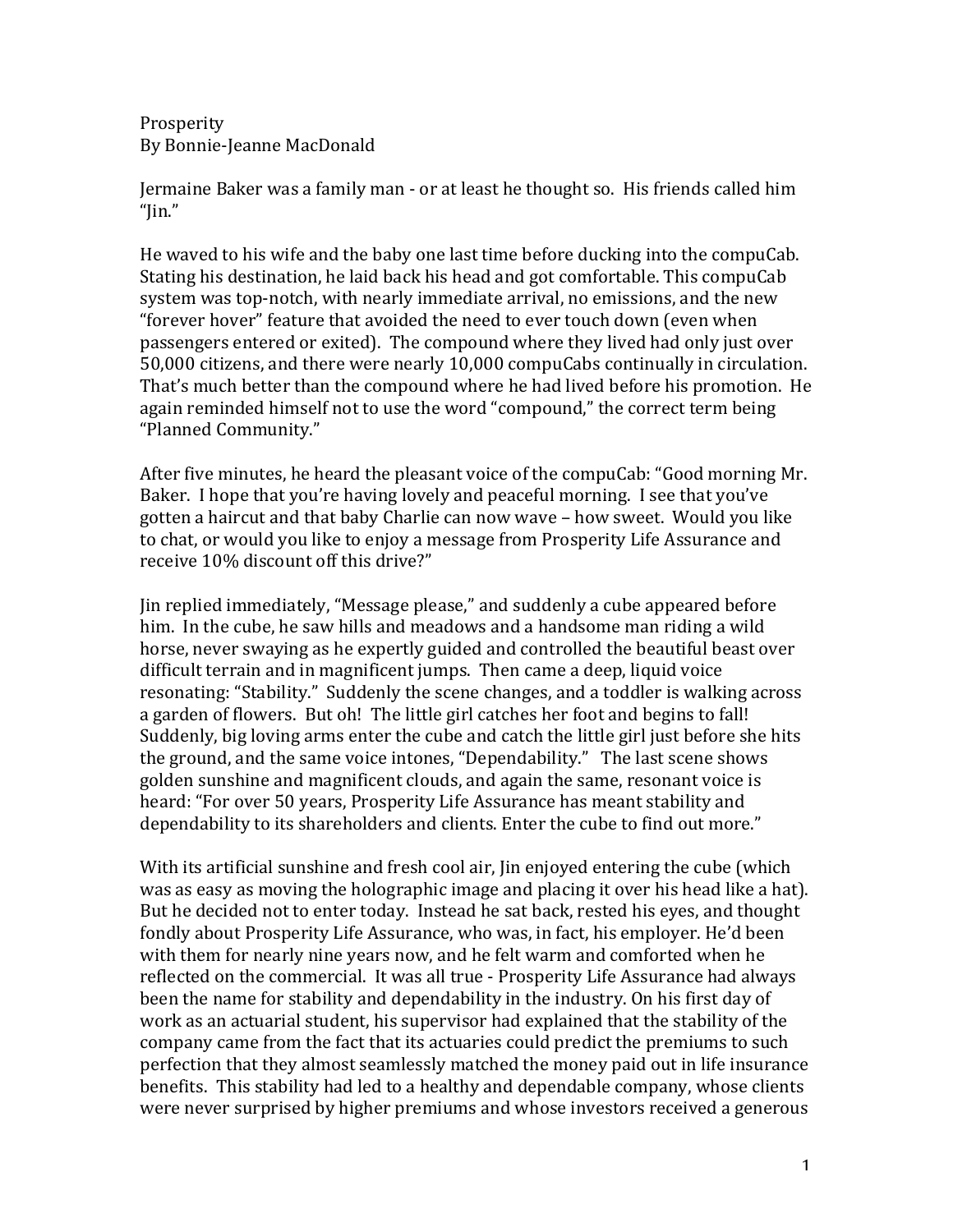return with almost no risk. His supervisor had explained that the accuracy of the actuaries' calculations came from their highly sophisticated and confidential compuLife system, which was vaguely described as using data directly provided by all policyholders combined with extremely technical and comprehensive computer simulations. This last part wasn't quite true, but he didn't need to think about that right now. He returned his thoughts to the stability of the company, and how his company shares would steadily grow and one day provide a comfortable retirement for him and his wife. He was jolted out of his reverie when the compuCab announced, "We will arrive, Mr. Baker, in 2 minutes. Can I help you with your bag?"

Jin replied shortly, "No thanks" and exited the compuCab. How odd to be "going" to work, where work was a single place. He was still getting accustomed to the idea. For the past nine years, he had worked wherever he'd felt like working, whether it was in his home office, the local Office Café, or the park. But, since his promotion, he needed to come to a fixed building, where he went to the same desk every day and had to use an archaic machine from the 1990s called a "desktop computer." This working arrangement was necessary for his new position, since these "disconnected" machines removed the possibility of being penetrated or any other information leaks, while also enabling him to do his job in an environment that the company could closely monitor. Nevertheless, having rigidly to keep the same position for hours, day after day, gave his legs and back cramps. His old position had allowed him to use the latest technology. He could examine his data and run his numbers on any surface, or even in the air. To communicate data, he could touch numbers projected in holograms before him, speak the numbers, or use the "deliberate think" feature that recorded his thoughts so long as he held the tip of his tongue pressed against his teeth. His favorite working position had always been lying on his back in the nearby park, where he would use his hands and fingers to manipulate the data in the air above his face and he would make use of "deliberate" think" when his arms tired.

But that was no longer possible after his promotion. A little discomfort and travel time were worth it, however. For one thing, his salary had doubled. The extra money had meant a big jump in lifestyle for his family  $-$  living in a more highly ranked Planned Community, a nicer house, better education opportunities for the baby, and so on. More than that, he was now making an important contribution to the company's reputation for stability and dependability. He wasn't a cog in a wheel, but was at the heart of it all. This is what really made it all worthwhile. The key to Prosperity Life Assurance's success was that it had always predicted the number of policyholders who would die with nearly perfect accuracy, and Jin was the very person who ensured this success. More than ever before, he was bringing so much happiness to all those investors and making the premiums of the policyholders predictable and the benefits dependable. He was doing his part for the stability and dependability of Prosperity Life Assurance.

He passed quickly through the security DNA checkpoint and made his way to his desk. The top of his desk was, of course, empty, but it wouldn't be for long. From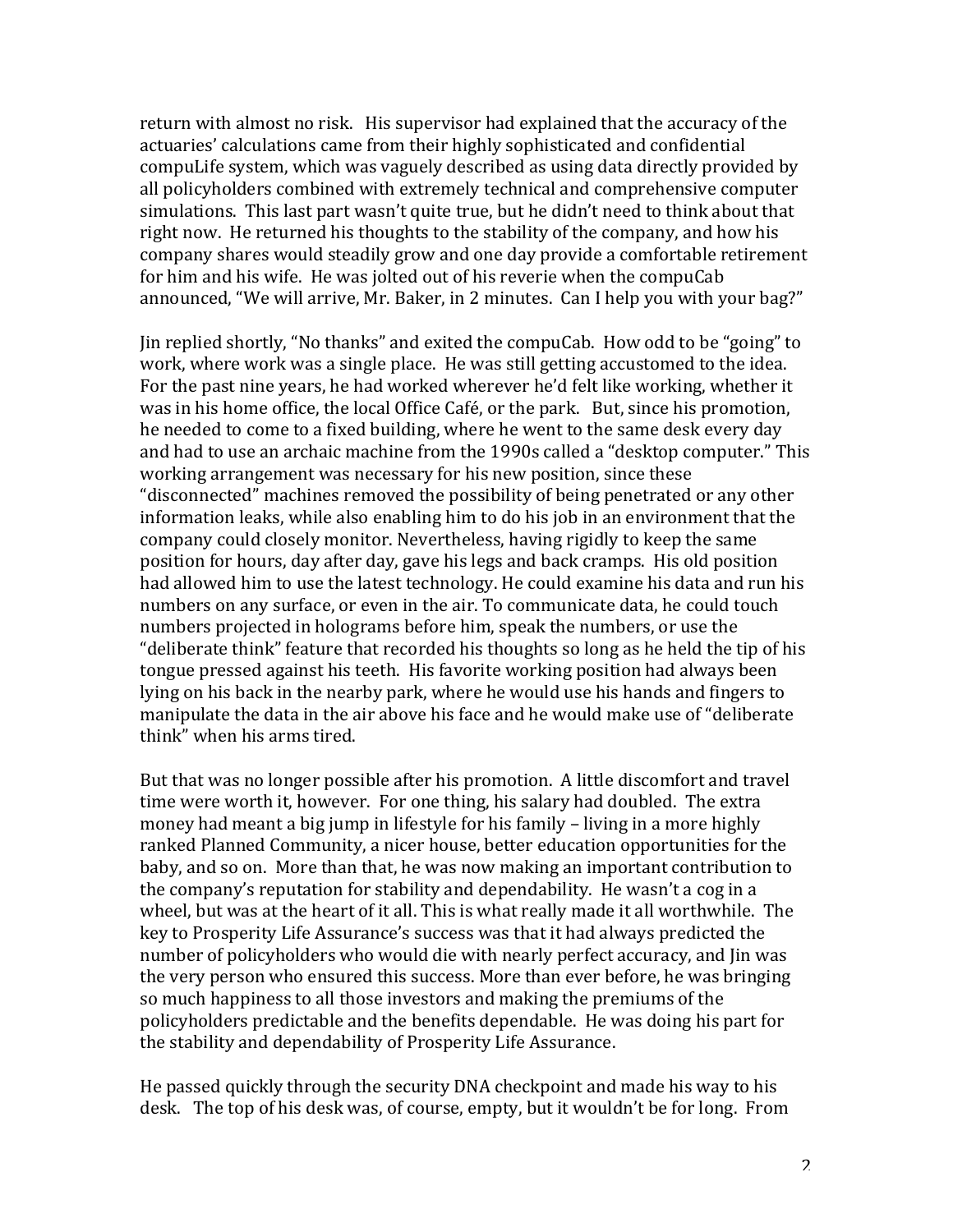the drawer, he took a small solid beige cube, whose heavy weight always surprised him, and placed it on his desk. He then cupped his hands around it and blew on it softly, much like starting a fire during one of his family's annual camping trips. Having initiated the "build" process, he went to the restroom. After five minutes, he was back at his desk - the desktop computer build process was complete, and before him was a replica of a 1995 desktop computer. He sat down and flipped the "on" switch. 

For the next five hours, I in worked tirelessly at his task, reviewing data and trying to reconcile his numbers. He began by scanning the policyholder data, looking for possible candidates for "forced life-expectancy", then compared his candidates with this year's projections of life insurance benefits payouts, trying to make the two match. Nearly a dozen times he thought he was close, only to discover that his numbers still would not reconcile, and he would need to start from the beginning, reviewing the data, performing his calculations and cross-referencing the results. Again and again he went through the same circular process. Some days, his work could keep him there till midnight, but most days he was able to come to a solution within a few hours. Finally, he knew that he was close. Just one more tweak and he would be done – and he was. With a sigh of relief, he hit the print button, and out came the lists of policy numbers and the corresponding prescription and dosage drug codes.

With the print-offs in hand, he flipped the "unbuild" switch, and immediately the computer began to dissolve into its original form. Seeing that process successfully underway, he took his print-offs to the Communiqué Sink and laid them at its base. When he turned on the tap, the water dissolved the paper and carried the information into the water system, ensuring the most secure and confidential means of transmitting information. For lin's purposes, however, the critical feature was that the origins of the information were untraceable. He returned to his desk and confirmed that the computer was now reduced to the original tiny plastic cube of raw material, with no way of divulging what it had previously been used for.

Letting out a big vawn, a feeling of doubt began to creep over him. When he first started this position, this doubt nagged him almost constantly. Fortunately, he was now able to manage it quite efficiently, and he quickly pushed those feelings aside and again began to think fondly of the stability of Prosperity Life Assurance, and his small, but no doubt important, role in its success in bringing so much happiness - or should he say "prosperity" - to so many. He knew that he was essentially sentencing some people to death, but it was a sacrifice that he was willing to make for the benefit of the company. And weren't those people already ill, and likely going to pass soon anyway? And what about those policyholders who were being given the "special" medication? Sure, the new drug wasn't yet approved, and some of the side effects weren't ideal, but the scientists did know for certain that it extended a user's life. The stability of the company was everything for so many people, and he, Jin Baker, was the very person ensuring that stability. Never again would the actuaries be wrong. Never again would the uncertainty of the mortality of its policyholders